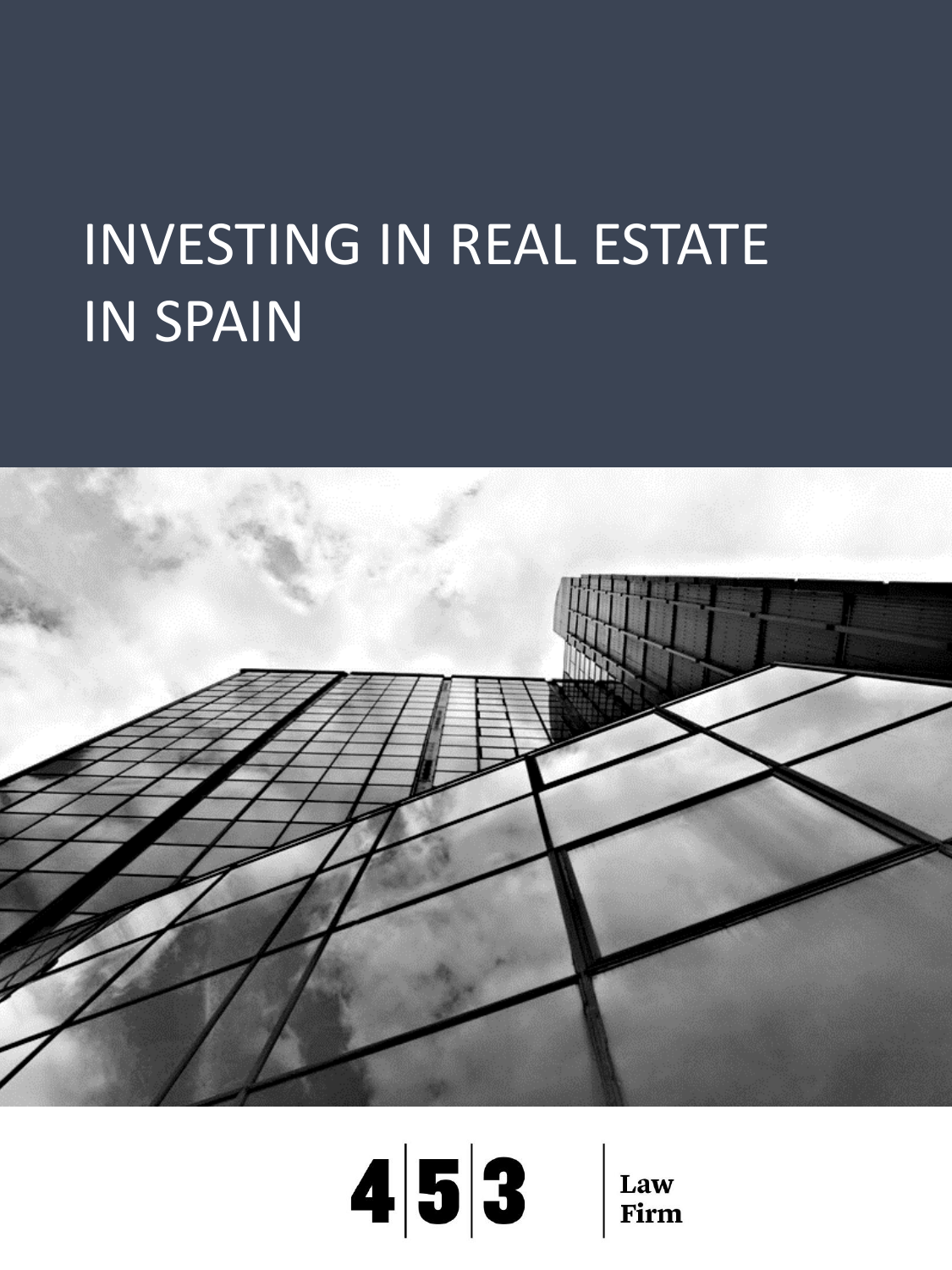# WHO WE ARE

**4|5|3 Law Firm, S.A.P. (formerly named MARCO LEGAL)** –hereinafter, 4|5|3- was founded in Barcelona in March, 2000 and counts now with offices in both Barcelona and Madrid. The firm has grown significantly since its foundation by recruiting, developing and retaining the best professionals. We strongly believe our people are the key of our success. Our lawyers take great pride in their fundamental legal skills and all are expected to be exemplary professionals with consummate experience in their particular discipline. Thus, we make sure the quality of client service offered by our firm is 100% guaranteed.

Building strong, substantial and lasting client relationships has always been and remains one of our main objectives, together with offering a comprehensive legal service to address our clients' business needs at all times.

It is our in-depth understanding of clients' businesses and needs that enables us to deliver the quality of advice and service they expect. We believe this is the only way to be effective in solving their legal and business challenges. And, of course, by keeping close to our clients we can proactively identify better ways to help them achieve their ambitions.

Legal services based on the principles of teamwork, collaboration, and commitment to client service, along with the professional ethics standards governing our profession, have led us to earn the trust of national and international companies, public organizations and institutions.

Our services include legal and tax advice to private clients and family businesses, both domestic and international, from the perspective of their owners and the relationships between them. We have deep expertise in real estate transactions, providing a comprehensive advice on tax and legal issues relating to them..

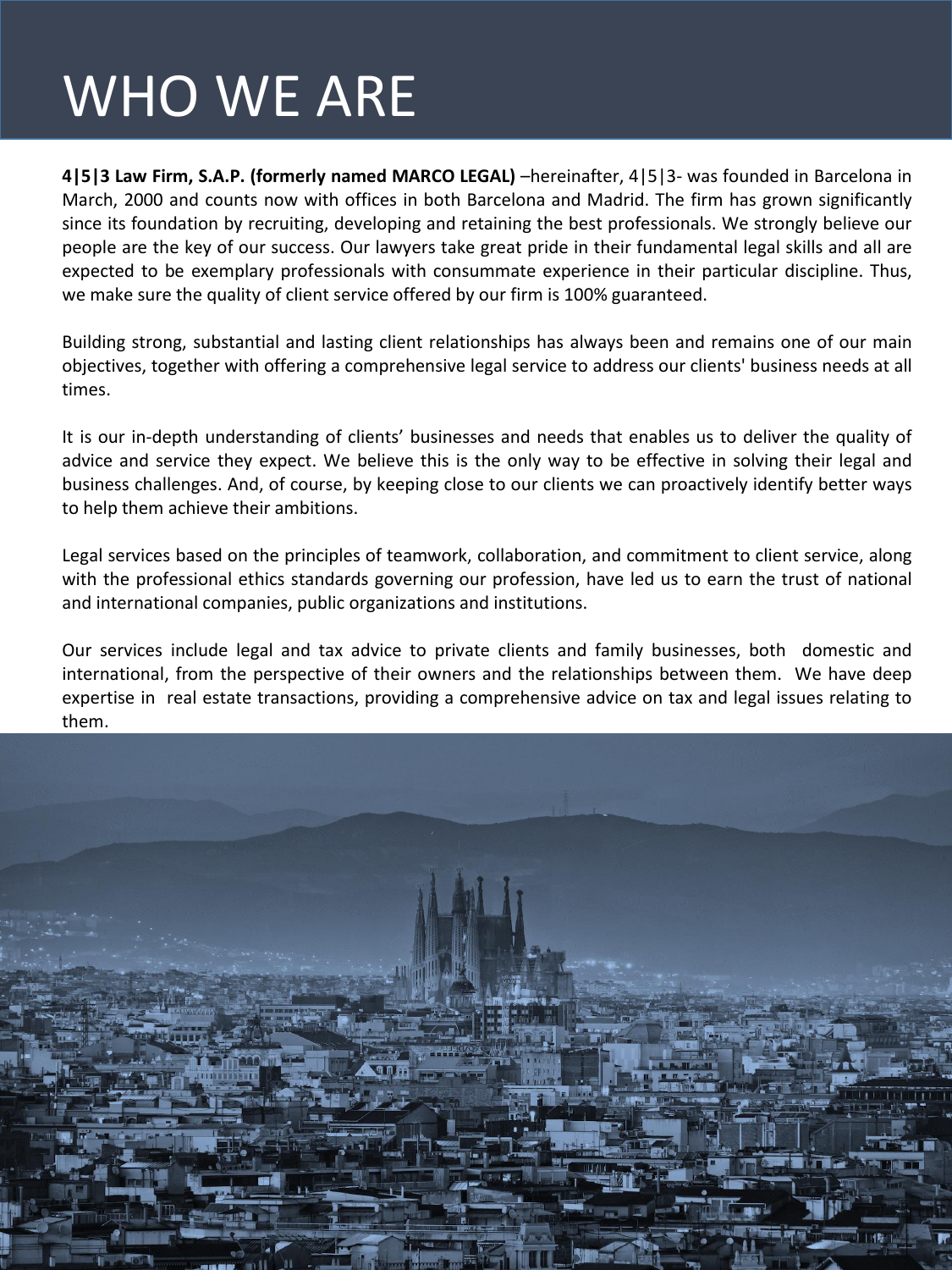# HOW WE ACT

The Spanish real estate market has suffered a transformation during the last years due to the financial recession. Nowadays, the real estate industry encompasses a broad spectrum of interests, as new participants such as banks or funds have appeared in this industry as owners of real estate assets.

In today's turbulent economic environment, the client who wants to acquire a property in Spain face increasingly complex challenges. 4|5|3 can provide a broad range of tailored services throughout the real estate investment cycle, ensuring clients are supported every step of the way.

#### Our team

• Our team has a solid training in the treatment and management of those concerns that typically arise from a real estate transaction, offering the best alternatives for solving them. Our professionals ensure that the decisions adopted during the course of our advice are implemented in accordance with prevailing regulations and in full observance of the required legal formalities.

#### Our advice

• Our advice is based on a structured process. When considering the decisions to be adopted we are at all times mindful of the stage of development of the transaction on which we are providing services.

### Our goal

• Our main objective is to advise any potential investor who is interested in investing in real estate in Spain. In the event the client is advised by a foreigner law firm, our services will be provided in a framework of legal collaboration with that law firm characterized by open, honest and transparent respect towards the relation maintained between that law firm and its client.

#### Our services

• Our services would start at the stage once the potential investor has been in touch with its real-estate agency and identified the suitable property to close the transaction. We also provide advice at the stage of closing the transaction and the drafting of the sale document.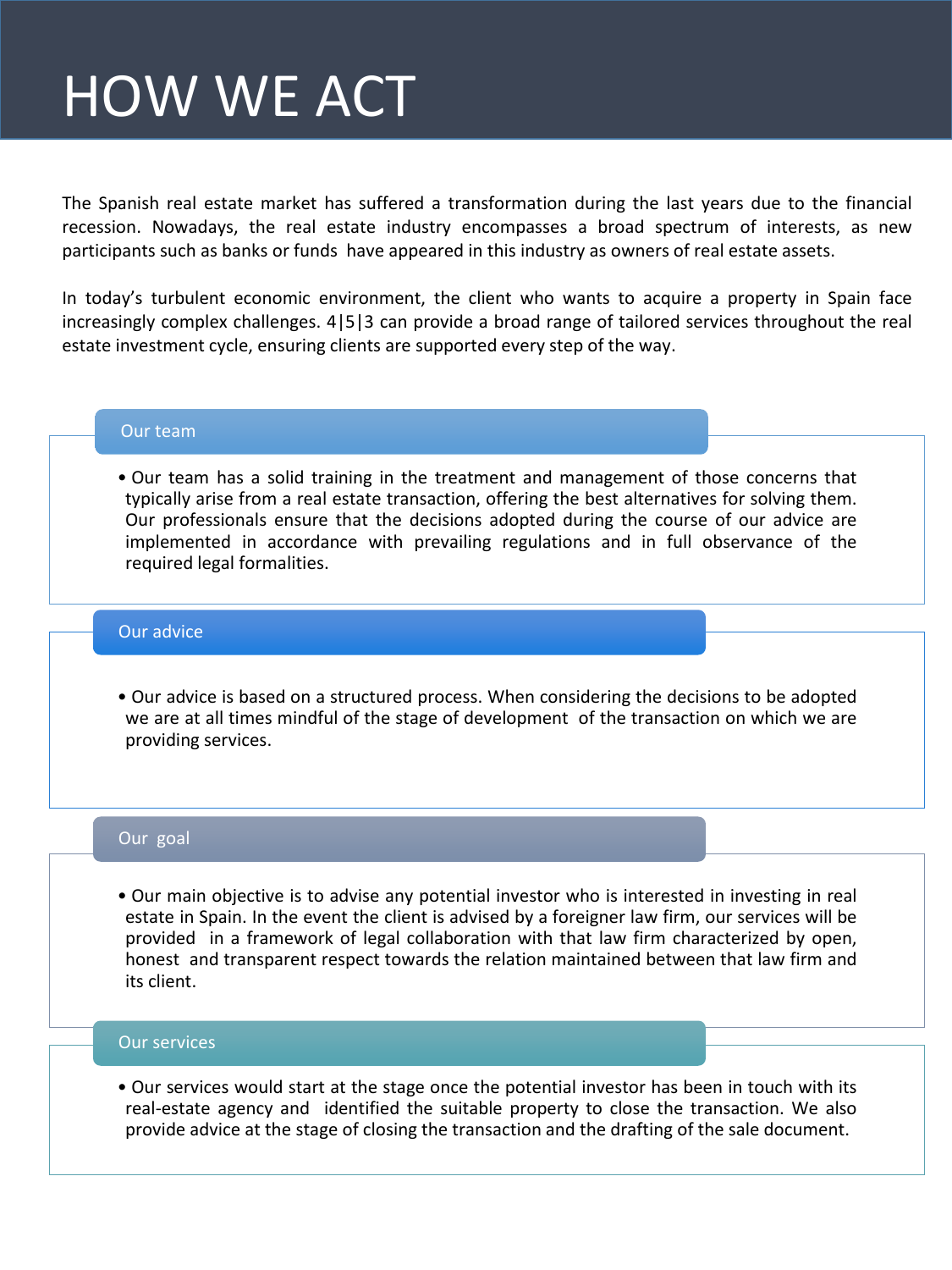# WHAT WE OFFER

4|5|3 offers the necessary professional knowledge and a wealth of experience to address all complex facts related the Spanish real estate market.

When an opportunity arises, operational obligations must still be met. These include regulatory requirements, tax strategies and the data needed to keep everything on course.

We provide advice on those legal issues that may arise in the transaction process, focusing on anticipating any conflicts that might arise and suggesting alternatives for achieving the clear objectives while maintaining strict adherence to the law.



# **A) INITIAL STAGE:**

The aim at this stage is the structuring of real estate investment, identifying the real object of the transaction:

- Single property.
- Company that owns the property.
- Some other structure that owns the property.

Our early involvement is essential, and enables us to suggest ways in which risk can be reduced and managed in the final contract.

# **B) TRANSACTION-FOCUSED DUE DILIGENCE AND PROCESS MANAGEMENT:**

The success of any real estate acquisition requires a precise understanding of the transaction procedure. From our side we prepare a Due Diligence framework , which includes Market, Legal and Tax aspects.

B.**1. SECURITY OF TENURE**: monitoring and investment controlling.

B.**2. RIGHTS AND OTHER ENCUMBRANCES: W**e inform our clients if there are any possible limitations caused by encumbrances and existing charges on the property that could affect the acquisition process.

B.**3. VALIDITY OF PLANNING PERMISSION**: All planning issues are considered when we check eventual contingences that would arise before the acquisition of the property.

B.**4. PREVENTION OF MONEY LAUNDERING PROCEDURES: W**e have a duty to ensure adequate controls are in place to prevent money laundering.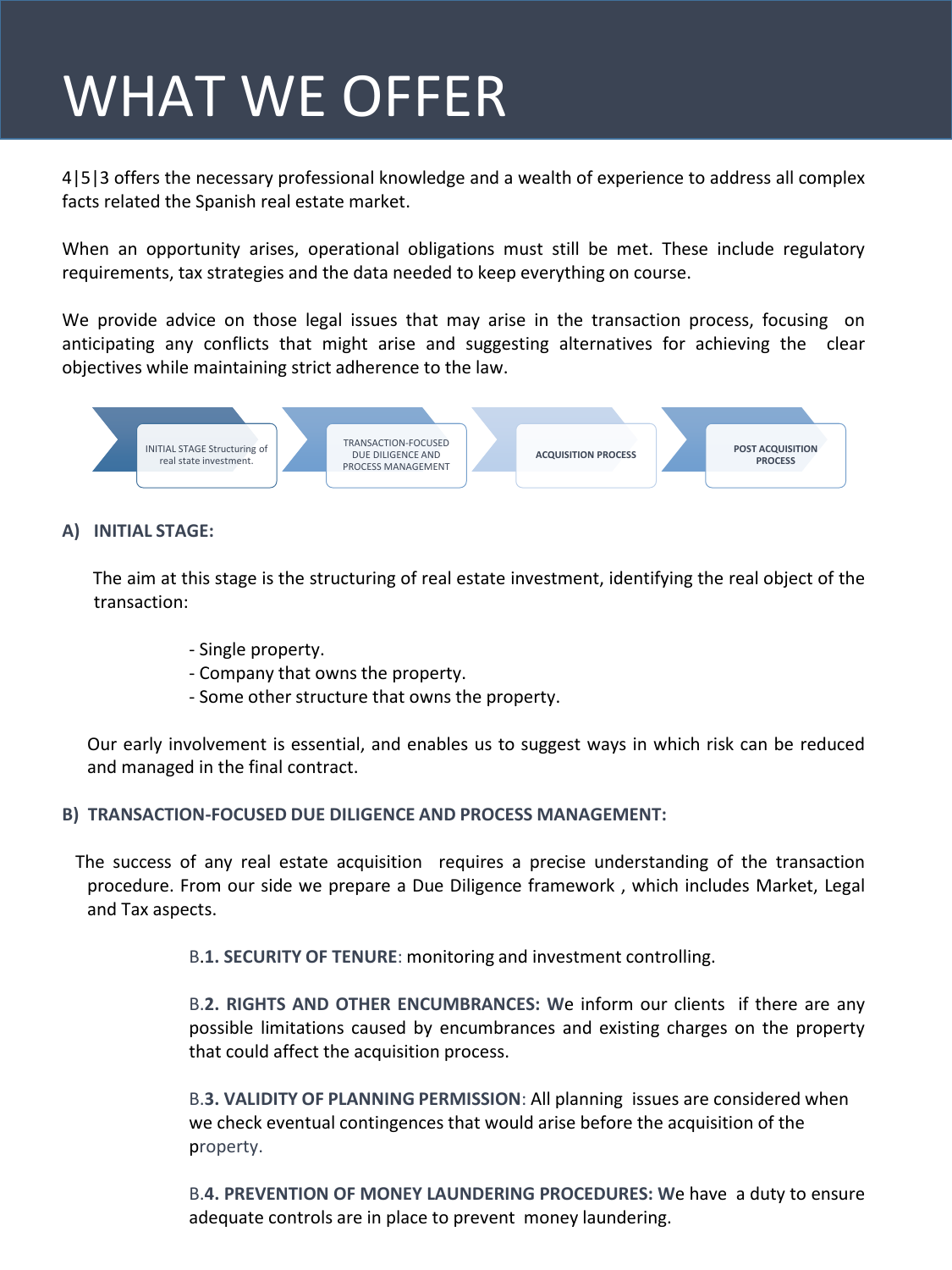This evaluation allows us to report the legal status of the property to the investor. Additionally, this information would be quite useful in order to contrast the valuation of the property provided by the owner, before the beginning of any initial negotiation.

# **C) ACQUISITION PROCESS:**

Our professionals have a wide experience in dealing with the clauses of a real estate transaction. Our team is able to conduct an independent review of the agreement as it progresses through its drafts.

Our services at this stage include supporting negotiation, drafting purchase agreement, arranging signing and closing purchase agreement negotiated in detail and formalization of the transaction. Also, we offer our support to the investor in order to obtain any permission required by the Spanish Law, such as the Foreign Citizens Identification Number (NIE).

# **D) POST ACQUISITION PROCESS:**

Once the transaction is completed, we support the investor in the payment of the taxes accrued during the investment process and also the registering of the transaction in the Spanish Real Estate Registry. Our services may include the procurement of supplies such as water, gas, electricity or processing of any permit required for the property.

In addition, our services would include the assistance in order to obtain a residence visa for investors upon acquiring a property in Spain for a minimum of €500,000.

### **CONCLUSION**

4|5|3 aims to make the investor experience as comfortable as possible. We are focused in our client enjoys a stress free experience while acquiring their new property with a total legal security and making all the transaction and requirements processes as easy and straightforward as possible.

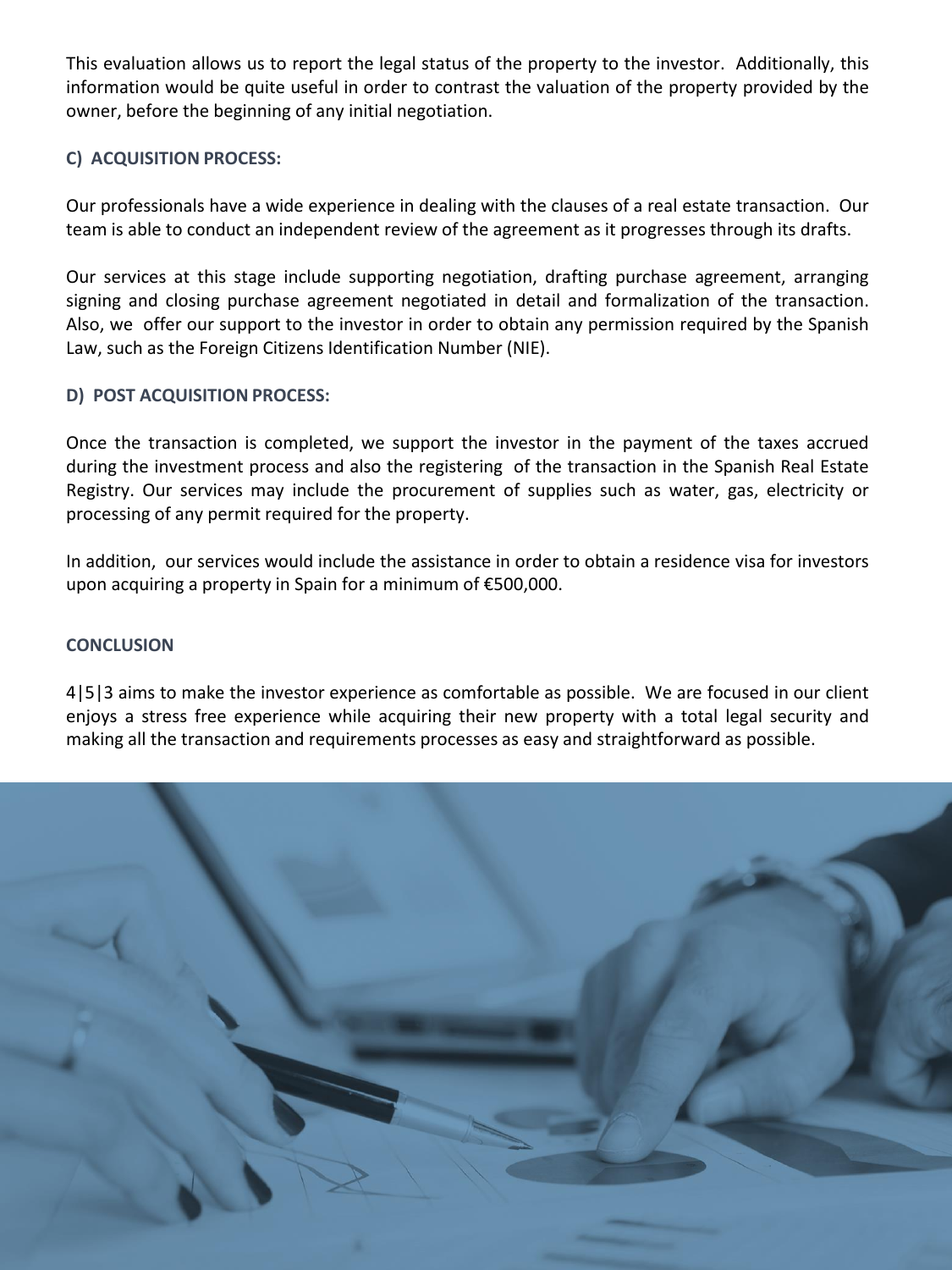# WHO WILL DEAL WITH YOU



**NAME** Mariano Roca **POSITION** Partner / Tax and Private Client Department **LANGUAGES** Spanish / English / French



# **QUALIFICATIONS**

Bachelor's degree in law from Universidad San Pablo CEU (Barcelona). Practising member of the Bar Association of Barcelona. Master in Taxation from Universitat Politécnica de Catalunya and Postgraduate in International Taxation from Universtitat de Barcelona.

# **PROFESSIONAL EXPERIENCE**

- For more than 17 years Mariano has worked in the area of comprehensive legal advice to private clients and family businesses, both domestic and international, from the perspective of the owners and the legal and financial relationships between them, as opposed to their relationships with their business, corporation or other.
- $\checkmark$  He has extensive experience in providing legal and tax advice to high net-worth individuals on such matters as personal taxation, consulting, corporate and estate planning, family planning with respect to new generations, marital crisis wealth management or succession planning.

# **QUALIFICATIONS**

Law degree from the National University of Distance Education and the European Institute of Law and Economics. Practising member of the Bar Association of Barcelona. Master in Law (Business Law) from the Higher Institute of Law and Economics.

### **PROFESSIONAL EXPERIENCE**

 He began his career as a lawyer at KPMG Abogados (2000). Later, after a brief stay in Yúfera Lawyers and Fabregas & Oriola Advocats, in September 2001 he joined 4|5|3 LAW FIRM. Since then, he has been part of the corporate department also leading the creation and consolidation of the Department of New Technologies of the firm, which has the status of partner since 2008.



**NAME** Marc Lozano **POSITION Partner/C**orporate and Legal Department **LANGUAGES** Spanish / English